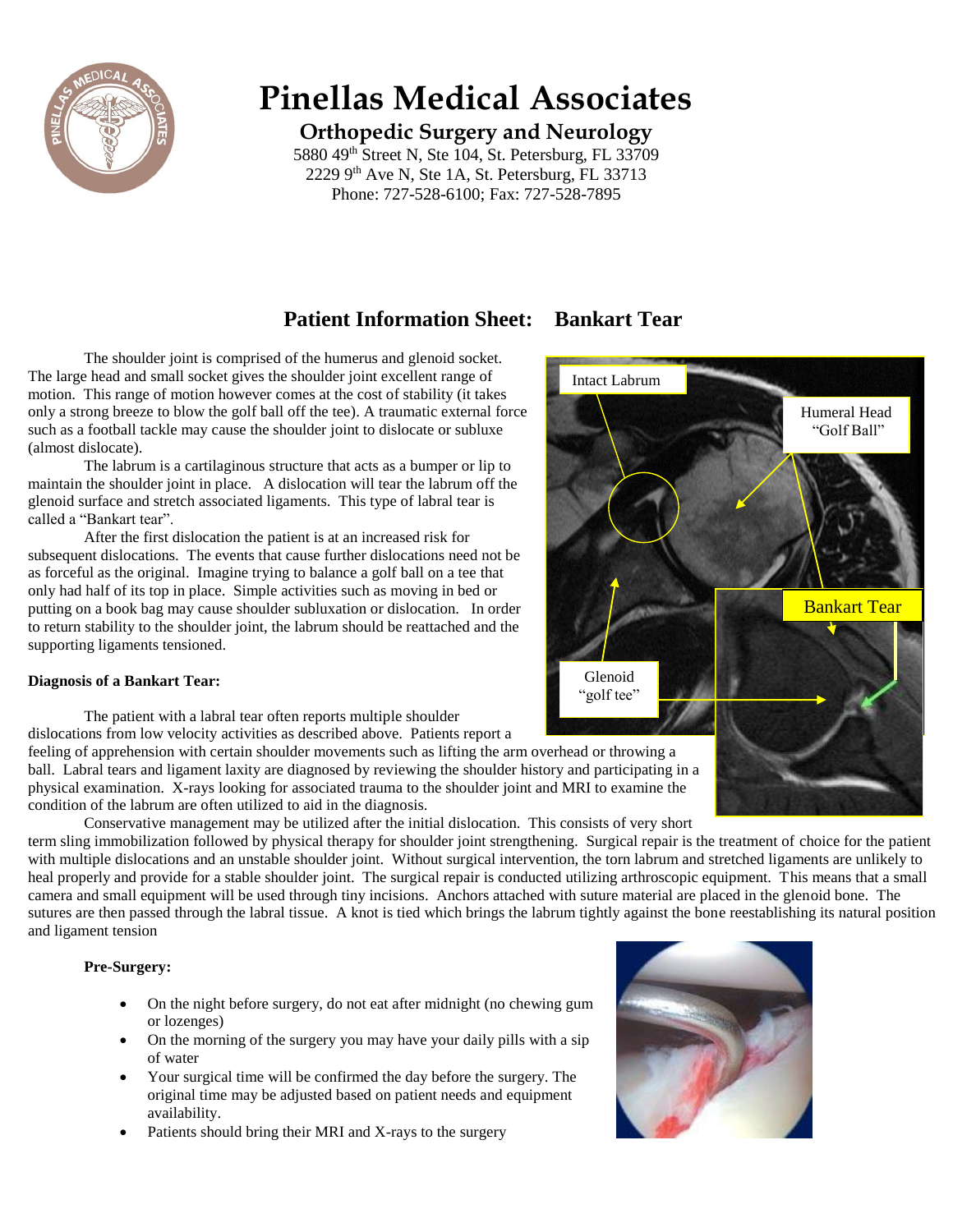#### **Surgery:**

The length of an arthroscopic Bankart repair will take up to 2 hours depending on the complexity of the tear. Your nurse will bring you into the pre-op area were you will have an IV placed and meet with your anesthesiologist. General anesthesia is utilized to assure a comfortable surgery. This means that you will be "asleep" and completely unaware of the surgery until you wake up in the recovery area. Most patients will have a small tube placed in their windpipe, formal intubation may not be required. Local blocks are also available to supplement pain control. Your anesthesiologist will discuss this with you prior to surgery. Like any surgical procedure there are risks. These risks are extremely rare and consist of nerve injury, infection and shoulder stiffness or instability. **The procedure is also available to view online at www.pmafl.net.**

#### **Post-Surgery:**

After the surgery is completed, you will awaken in the operating room and be moved to the recovery area. Most patients generally recover smoothly and have minimal pain due to local pain medication that is used at the completion of the surgery. Family members and guests are permitted to visit in the recovery area once the patient is fully awake and feeling comfortable. This may take up to 2 hours after the surgery is completed.

- A pain medication prescription will be provided prior to discharge. You may take the prescribed medication as directed. You should expect to experience moderate shoulder discomfort for several days and even weeks following the surgery. Patients often only need prescription narcotics for a few days following surgery and then can switch to over-the-counter medications such as Tylenol or Ibuprofen. Ice should be applied to the shoulder up to three times a day for 20 minutes until swelling subsides.
- At the completion of surgery, you will have a sling placed on your arm. Wear the sling at all times with the exception of exercising, showering and dressing. You may also remove the sling to participate in computer work or watching TV for instance. The purpose of the sling is to protect the labral repair. Excessive arm movement during the first few weeks of recovery may put unwarranted strain on the repair. Particularly avoid external rotation or rotation away from the body for at least 6 weeks.
- Special cooling devices (called Cryo/Cuffs) are also available for patients to purchase through our office. This can be used in the place of the ice bags.
- If the bandage is draining, reinforce it with additional dressings for the first 48 hours. After 48 hours remove the bandage and place Band-Aids over the incision sites. Showering is acceptable at this time. Do not scrub the shoulder.
- There is an exercise sheet at the end of this packet. Conduct exercises three times daily until further directions are provided. Physical therapy will start 4-6 weeks after surgery.
- **Follow up with Pinellas Medical Associates at 727-528-6100 within 2 weeks from the date of surgery.**
- Eat a regular diet as tolerated and please drink plenty of fluids.
- You are unable to drive a car as long as you need to utilize a sling.
- Call office for Temperature >102 degrees, excessive swelling, pain or redness around the incision sites.
- Plan at least a week away from work or school. Utilize this time to decrease swelling and participate in your home exercise program. You may be able to resume work (depending on type of work and setting; very variable) once the pain and swelling resolves.
- The above are guidelines and only intended as generalities.

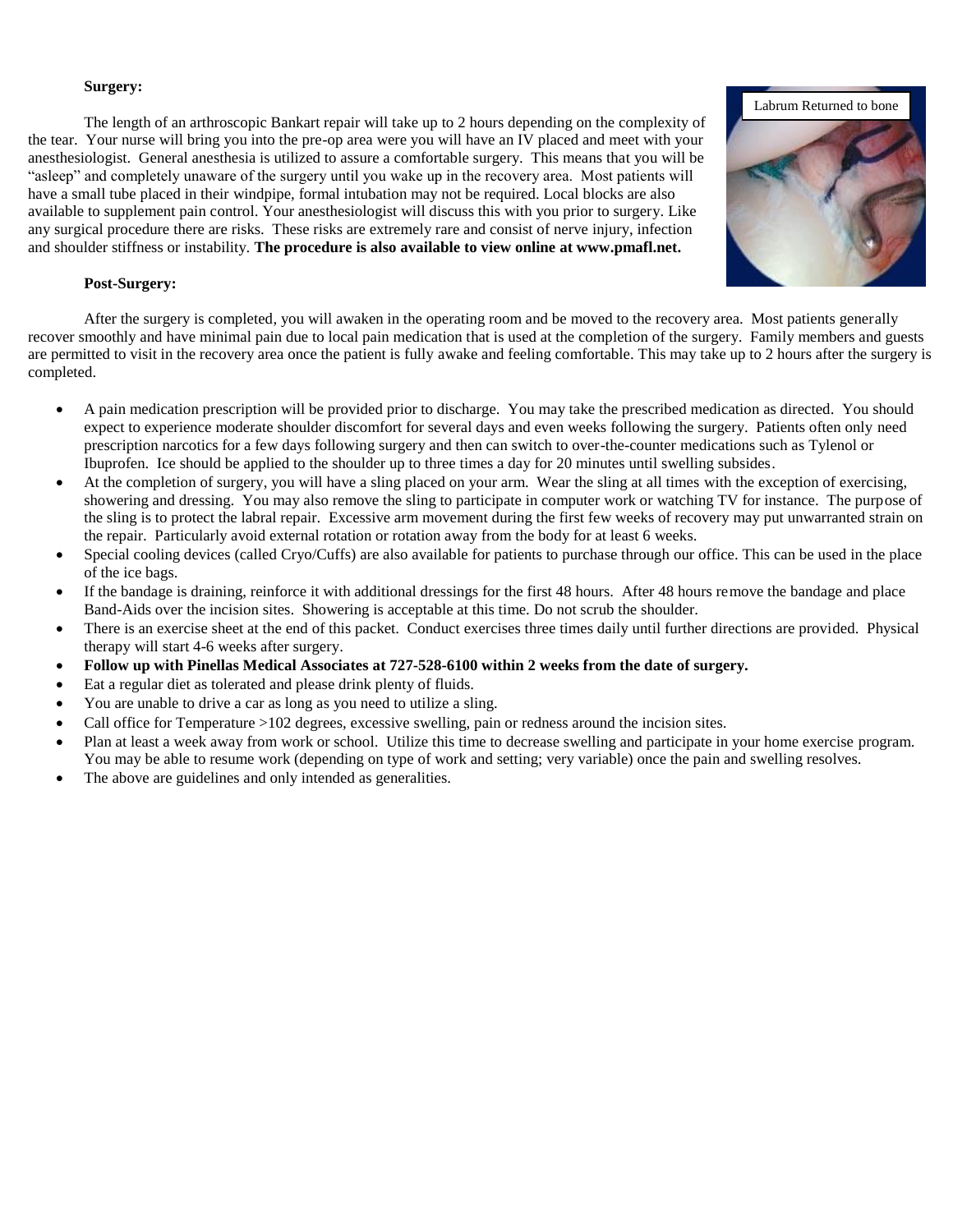# **POST-OPERATIVE EXERCISE PROGRAM PRIOR TO THE START OF TRADITIONAL PHYSICAL THERAPY**



*Pendulum, Circular* - Bend forward 90 degrees at the waist, using a table for support. Rock body in a circular pattern to move arm clockwise 10 times, then counterclockwise 10 times. Do 3 sessions a day.

In addition be sure to bend and straighten the wrist and elbow every day to prevent joint stiffness.